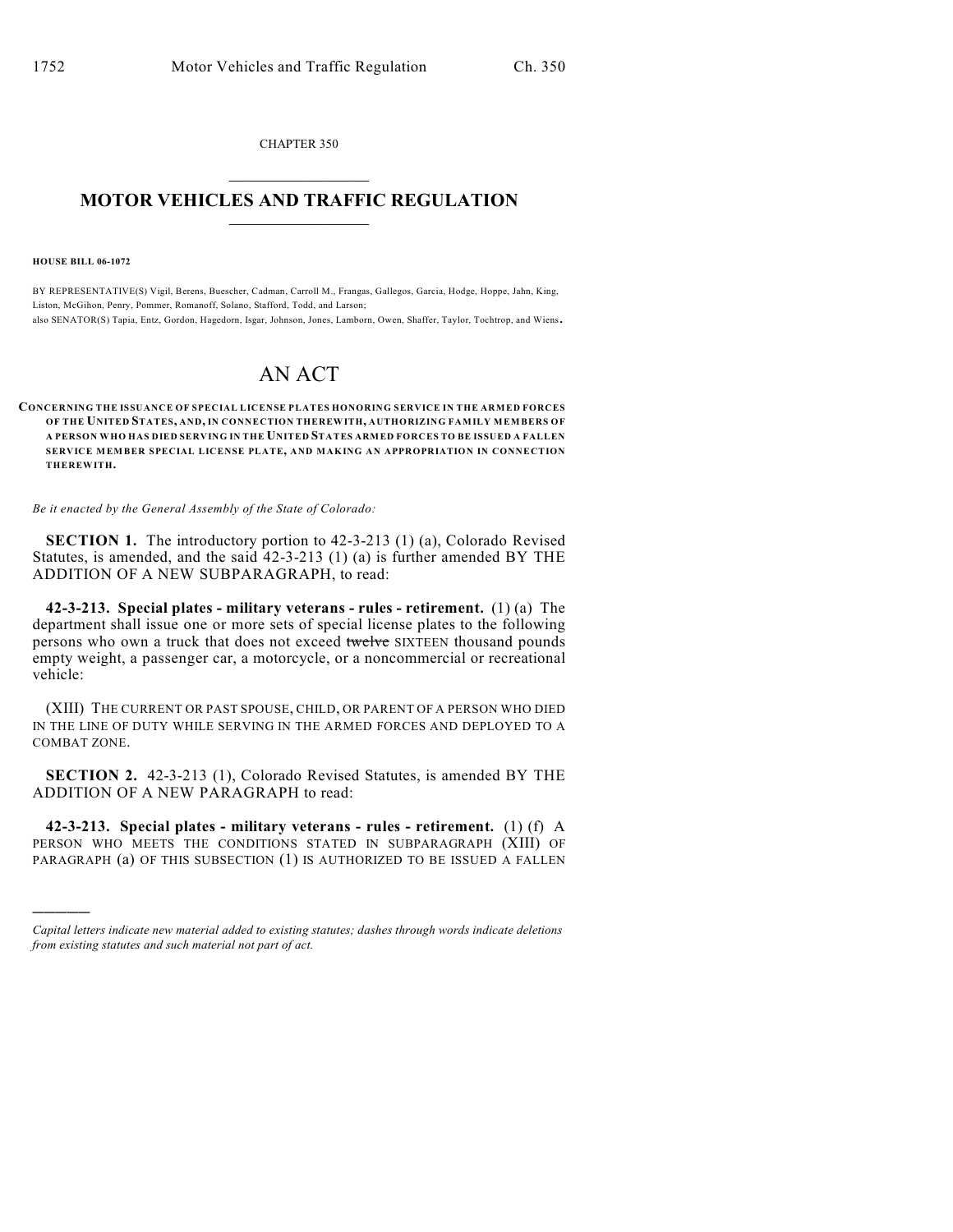SERVICE MEMBER SPECIAL LICENSE PLATE. THIS PARAGRAPH (f) SHALL NOT BE CONSTRUED TO AUTHORIZE THE SPOUSE, CHILD, OR PARENT TO RECEIVE A LICENSE PLATE WITHOUT PAYING THE APPLICABLE FEES UNDER SUBPARAGRAPH (I) OF PARAGRAPH (b) OF THIS SUBSECTION (1) OR IF SUCH PLATE SIGNIFIES MORE THAN THAT THE DECEASED SERVED IN A BRANCH OF THE ARMED FORCES.

**SECTION 3.** 42-3-213, Colorado Revised Statutes, is amended BY THE ADDITION OF A NEW SUBSECTION to read:

**42-3-213. Special plates - military veterans - rules - retirement.** (14) **Fallen service member special license plate.** (a) THE FALLEN SERVICE MEMBER SPECIAL LICENSE PLATE SHALL BE DESIGNED TO INDICATE THAT THE OWNER OF THE MOTOR VEHICLE TO WHICH THE PLATE IS ATTACHED IS A FAMILY MEMBER OF A PERSON WHO DIED IN THE LINE OF DUTY WHILE SERVING IN THE ARMED FORCES AND DEPLOYED TO A COMBAT ZONE. THE PLATE SHALL BEAR THE WORD "FALLEN" AND THE TITLE OF A PERSON WHO SERVES IN THE BRANCH OF THE ARMED FORCES IN WHICH THE DECEASED SERVED.

(b) A PERSON WHO MEETS THE CONDITIONS STATED IN SUBPARAGRAPH (XIII) OF PARAGRAPH (a) OF SUBSECTION (1) OF THIS SECTION MAY USE A FALLEN SERVICE MEMBER SPECIAL LICENSE PLATE. THE DEPARTMENT OR AN AUTHORIZED AGENT SHALL NOT ISSUE A FALLEN SERVICE MEMBER SPECIAL LICENSE PLATE TO AN APPLICANT UNTIL THE APPLICANT PROVIDES A DD214 FORM ISSUED BY THE UNITED STATES GOVERNMENT AND OTHER EVIDENCE SUFFICIENT TO DEMONSTRATE THAT THE APPLICANT IS QUALIFIED TO BE ISSUED THE PLATE AS DETERMINED BY THE DEPARTMENT.

**SECTION 4.** 42-1-102 (24.5), Colorado Revised Statutes, is amended to read:

**42-1-102. Definitions - repeal.** As used in articles 1 to 4 of this title, unless the context otherwise requires:

(24.5) "Distinctive special license plate" means a special license plate that is issued to a person because such person has an immutable characteristic or special achievement honor. Such special achievement honor shall not include a common achievement such as graduating from an institution of higher education. Such special achievement shall include honorable service in the armed forces of the United States. "DISTINCTIVE SPECIAL LICENSE PLATE" SHALL INCLUDE A LICENSE PLATE THAT IS ISSUED TO A PERSON OR THE PERSON'S FAMILY TO HONOR SUCH PERSON'S SERVICE IN THE ARMED FORCES.

**SECTION 5. Appropriation.** In addition to any other appropriation, there is hereby appropriated, out of any moneys in the license plate cash fund created in section 42-3-301 (1) (b), Colorado Revised Statutes, not otherwise appropriated, to the department of revenue, for allocation to the motor vehicle division, for the fiscal year beginning July 1, 2006, the sum of one thousand six hundred eight dollars (\$1,608), or so much thereof as may be necessary, for the implementation of this act.

**SECTION 6. Effective date.** This act shall take effect January 1, 2007.